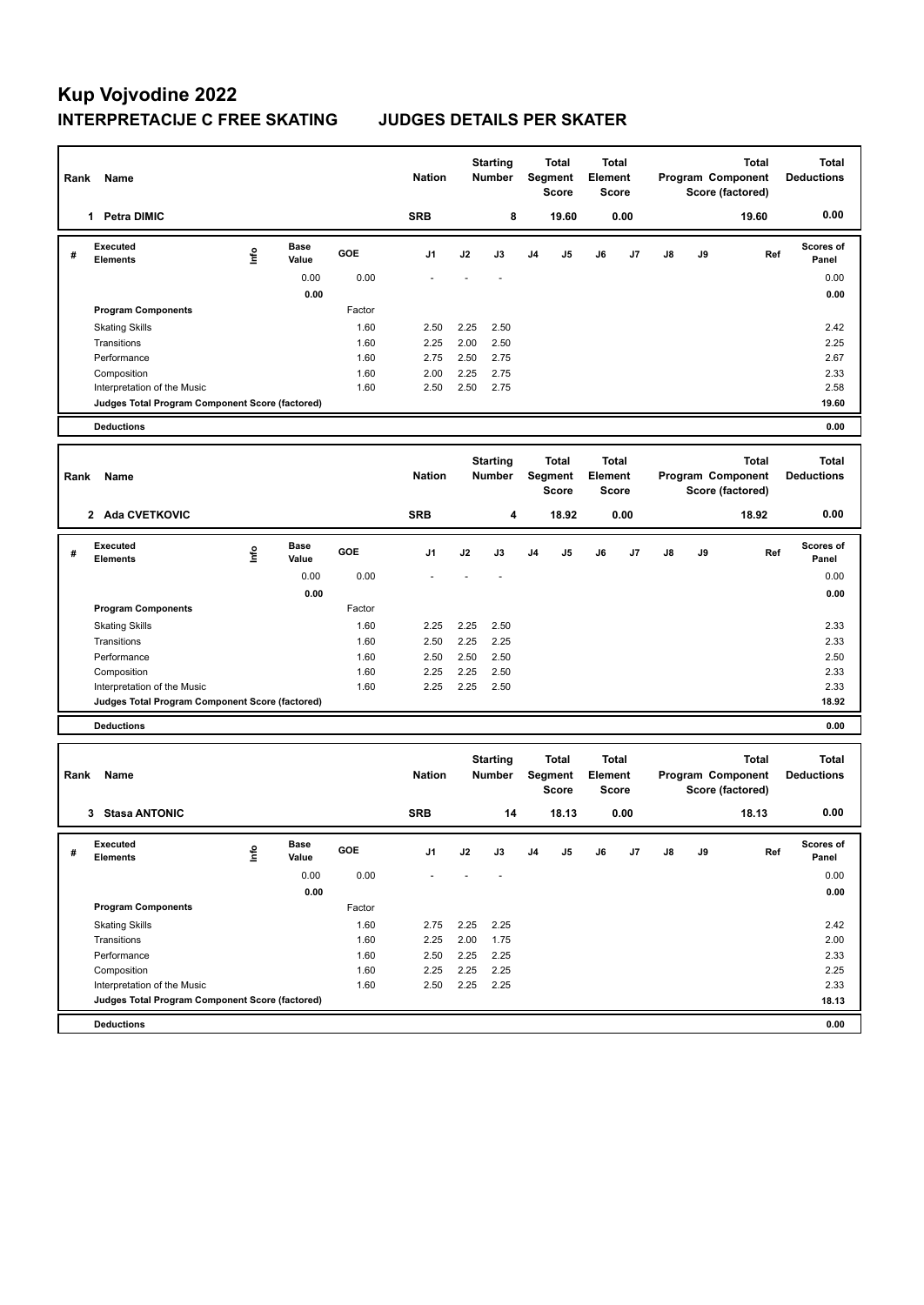| Rank | Name                                            |      |                      |              | <b>Nation</b>  |              | <b>Starting</b><br>Number        |                | <b>Total</b><br>Segment<br>Score | Total<br><b>Element</b> | <b>Score</b> |    |    | Total<br>Program Component<br>Score (factored)        | <b>Total</b><br><b>Deductions</b> |
|------|-------------------------------------------------|------|----------------------|--------------|----------------|--------------|----------------------------------|----------------|----------------------------------|-------------------------|--------------|----|----|-------------------------------------------------------|-----------------------------------|
|      | 4 Tajna MIRKOVIC                                |      |                      |              | <b>SRB</b>     |              | 15                               |                | 16.80                            |                         | 0.00         |    |    | 16.80                                                 | 0.00                              |
| #    | Executed<br><b>Elements</b>                     | lnfo | <b>Base</b><br>Value | GOE          | J1             | J2           | J3                               | J <sub>4</sub> | J5                               | J6                      | J7           | J8 | J9 | Ref                                                   | <b>Scores of</b><br>Panel         |
|      |                                                 |      | 0.00                 | 0.00         |                |              |                                  |                |                                  |                         |              |    |    |                                                       | 0.00                              |
|      |                                                 |      | 0.00                 |              |                |              |                                  |                |                                  |                         |              |    |    |                                                       | 0.00                              |
|      | <b>Program Components</b>                       |      |                      | Factor       |                |              |                                  |                |                                  |                         |              |    |    |                                                       |                                   |
|      | <b>Skating Skills</b>                           |      |                      | 1.60         | 2.00           | 2.00         | 2.00                             |                |                                  |                         |              |    |    |                                                       | 2.00                              |
|      | Transitions<br>Performance                      |      |                      | 1.60<br>1.60 | 2.25<br>2.50   | 1.75<br>2.00 | 2.00<br>2.00                     |                |                                  |                         |              |    |    |                                                       | 2.00<br>2.17                      |
|      | Composition                                     |      |                      | 1.60         | 2.00           | 2.00         | 2.25                             |                |                                  |                         |              |    |    |                                                       | 2.08                              |
|      | Interpretation of the Music                     |      |                      | 1.60         | 2.25           | 2.25         | 2.25                             |                |                                  |                         |              |    |    |                                                       | 2.25                              |
|      | Judges Total Program Component Score (factored) |      |                      |              |                |              |                                  |                |                                  |                         |              |    |    |                                                       | 16.80                             |
|      | <b>Deductions</b>                               |      |                      |              |                |              |                                  |                |                                  |                         |              |    |    |                                                       | 0.00                              |
|      |                                                 |      |                      |              |                |              |                                  |                |                                  |                         |              |    |    |                                                       |                                   |
| Rank | Name                                            |      |                      |              | <b>Nation</b>  |              | <b>Starting</b><br><b>Number</b> |                | <b>Total</b><br>Segment<br>Score | <b>Total</b><br>Element | <b>Score</b> |    |    | <b>Total</b><br>Program Component<br>Score (factored) | <b>Total</b><br><b>Deductions</b> |
|      | 5 Paula MLADENOVIC                              |      |                      |              | <b>SRB</b>     |              | 5                                |                | 15.73                            |                         | 0.00         |    |    | 15.73                                                 | 0.00                              |
| #    | <b>Executed</b><br><b>Elements</b>              | lnfo | <b>Base</b><br>Value | GOE          | J <sub>1</sub> | J2           | J3                               | J <sub>4</sub> | J5                               | J6                      | J7           | J8 | J9 | Ref                                                   | <b>Scores of</b><br>Panel         |
|      |                                                 |      | 0.00                 | 0.00         |                |              |                                  |                |                                  |                         |              |    |    |                                                       | 0.00                              |
|      |                                                 |      | 0.00                 |              |                |              |                                  |                |                                  |                         |              |    |    |                                                       | 0.00                              |
|      | <b>Program Components</b>                       |      |                      | Factor       |                |              |                                  |                |                                  |                         |              |    |    |                                                       |                                   |
|      | <b>Skating Skills</b>                           |      |                      | 1.60         | 2.25           | 2.00         | 2.00                             |                |                                  |                         |              |    |    |                                                       | 2.08                              |
|      | Transitions                                     |      |                      | 1.60         | 2.00           | 1.75         | 1.75                             |                |                                  |                         |              |    |    |                                                       | 1.83                              |
|      | Performance<br>Composition                      |      |                      | 1.60<br>1.60 | 2.00<br>1.75   | 1.75<br>1.75 | 2.25<br>2.25                     |                |                                  |                         |              |    |    |                                                       | 2.00<br>1.92                      |
|      | Interpretation of the Music                     |      |                      | 1.60         | 1.75           | 2.00         | 2.25                             |                |                                  |                         |              |    |    |                                                       | 2.00                              |
|      | Judges Total Program Component Score (factored) |      |                      |              |                |              |                                  |                |                                  |                         |              |    |    |                                                       | 15.73                             |
|      | <b>Deductions</b>                               |      |                      |              |                |              |                                  |                |                                  |                         |              |    |    |                                                       | 0.00                              |
|      |                                                 |      |                      |              |                |              |                                  |                |                                  |                         |              |    |    |                                                       |                                   |
| Rank | Name                                            |      |                      |              | <b>Nation</b>  |              | <b>Starting</b><br><b>Number</b> |                | <b>Total</b><br>Segment<br>Score | Total<br>Element        | <b>Score</b> |    |    | <b>Total</b><br>Program Component<br>Score (factored) | <b>Total</b><br><b>Deductions</b> |
|      | 6 Una PATARCIC                                  |      |                      |              | <b>SRB</b>     |              | 12                               |                | 15.19                            |                         | 0.00         |    |    | 15.19                                                 | 0.00                              |
| #    | Executed<br><b>Elements</b>                     | ١nf٥ | Base<br>Value        | GOE          | J1             | J2           | J3                               | J4             | J5                               | J6                      | J7           | J8 | J9 | Ref                                                   | <b>Scores of</b><br>Panel         |
|      |                                                 |      | 0.00                 | 0.00         |                |              |                                  |                |                                  |                         |              |    |    |                                                       | 0.00                              |
|      |                                                 |      | 0.00                 |              |                |              |                                  |                |                                  |                         |              |    |    |                                                       | 0.00                              |
|      | <b>Program Components</b>                       |      |                      | Factor       |                |              |                                  |                |                                  |                         |              |    |    |                                                       |                                   |
|      | <b>Skating Skills</b>                           |      |                      | 1.60         | 1.75           | 1.75         | 2.00                             |                |                                  |                         |              |    |    |                                                       | 1.83                              |
|      | Transitions                                     |      |                      | 1.60         | 1.75           | 1.75         | 1.75                             |                |                                  |                         |              |    |    |                                                       | 1.75                              |
|      | Performance                                     |      |                      | 1.60         | 2.25           | 2.00         | 2.00                             |                |                                  |                         |              |    |    |                                                       | 2.08                              |
|      | Composition<br>Interpretation of the Music      |      |                      | 1.60<br>1.60 | 1.25<br>2.25   | 2.00<br>2.00 | 2.00<br>2.00                     |                |                                  |                         |              |    |    |                                                       | 1.75<br>2.08                      |
|      | Judges Total Program Component Score (factored) |      |                      |              |                |              |                                  |                |                                  |                         |              |    |    |                                                       | 15.19                             |
|      | <b>Deductions</b>                               |      |                      |              |                |              |                                  |                |                                  |                         |              |    |    |                                                       | 0.00                              |
|      |                                                 |      |                      |              |                |              |                                  |                |                                  |                         |              |    |    |                                                       |                                   |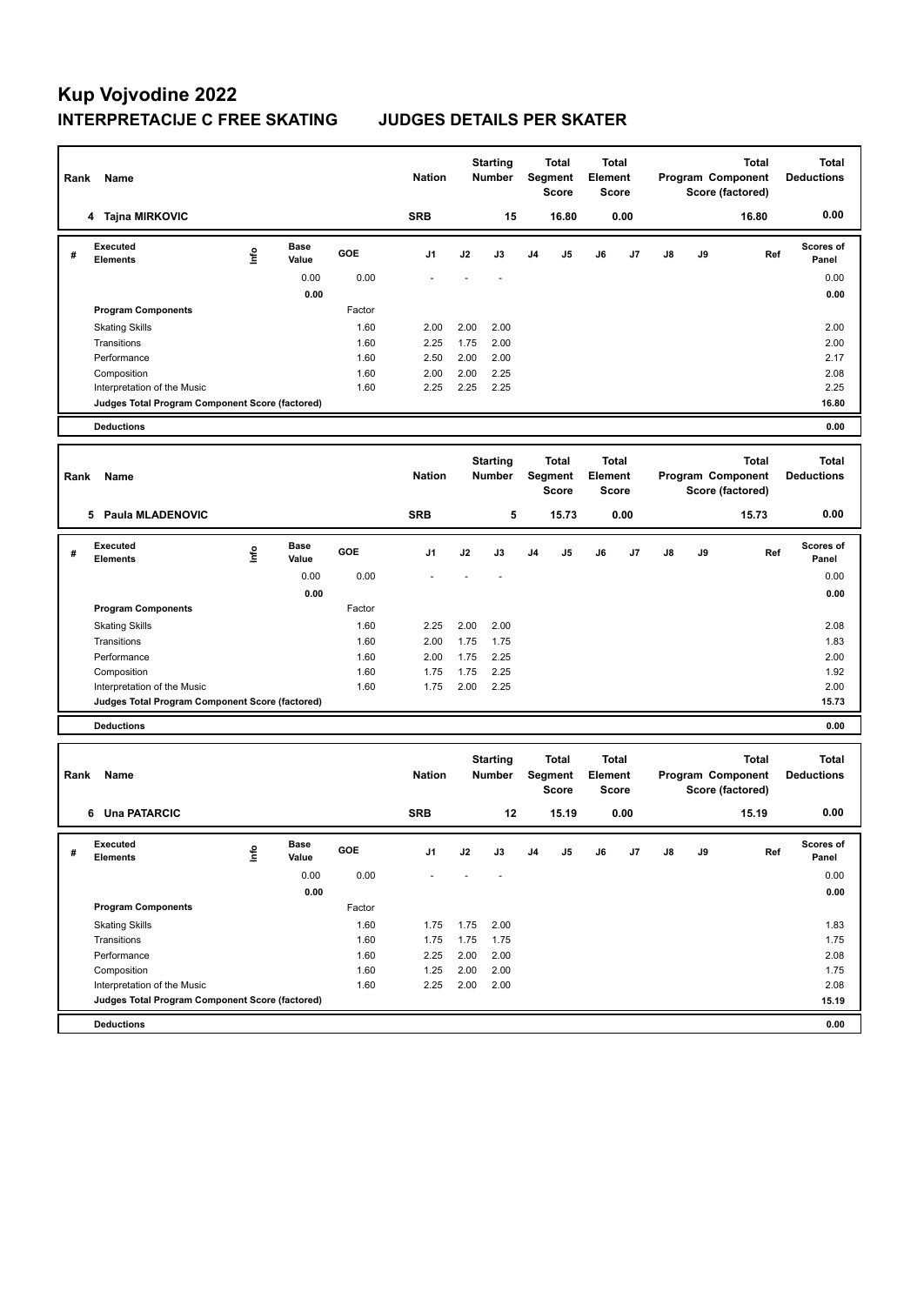| Rank | Name                                            |      |                      |              | <b>Nation</b>  |              | <b>Starting</b><br><b>Number</b> |                | <b>Total</b><br>Segment<br>Score        | <b>Total</b><br>Element | Score        |    |    | <b>Total</b><br>Program Component<br>Score (factored) | <b>Total</b><br><b>Deductions</b> |
|------|-------------------------------------------------|------|----------------------|--------------|----------------|--------------|----------------------------------|----------------|-----------------------------------------|-------------------------|--------------|----|----|-------------------------------------------------------|-----------------------------------|
|      | 7 Nina SKORIC                                   |      |                      |              | <b>SRB</b>     |              | 10                               |                | 13.47                                   |                         | 0.00         |    |    | 13.47                                                 | 0.00                              |
| #    | <b>Executed</b><br><b>Elements</b>              | lnfo | <b>Base</b><br>Value | GOE          | J <sub>1</sub> | J2           | J3                               | J <sub>4</sub> | J5                                      | J6                      | J7           | J8 | J9 | Ref                                                   | <b>Scores of</b><br>Panel         |
|      |                                                 |      | 0.00                 | 0.00         |                |              |                                  |                |                                         |                         |              |    |    |                                                       | 0.00                              |
|      |                                                 |      | 0.00                 |              |                |              |                                  |                |                                         |                         |              |    |    |                                                       | 0.00                              |
|      | <b>Program Components</b>                       |      |                      | Factor       |                |              |                                  |                |                                         |                         |              |    |    |                                                       |                                   |
|      | <b>Skating Skills</b>                           |      |                      | 1.60         | 2.25           | 1.75         | 1.75                             |                |                                         |                         |              |    |    |                                                       | 1.92                              |
|      | Transitions<br>Performance                      |      |                      | 1.60<br>1.60 | 2.25<br>2.50   | 1.25<br>1.25 | 1.25<br>1.50                     |                |                                         |                         |              |    |    |                                                       | 1.58<br>1.75                      |
|      | Composition                                     |      |                      | 1.60         | 1.50           | 1.25         | 1.50                             |                |                                         |                         |              |    |    |                                                       | 1.42                              |
|      | Interpretation of the Music                     |      |                      | 1.60         | 2.25           | 1.50         | 1.50                             |                |                                         |                         |              |    |    |                                                       | 1.75                              |
|      | Judges Total Program Component Score (factored) |      |                      |              |                |              |                                  |                |                                         |                         |              |    |    |                                                       | 13.47                             |
|      | <b>Deductions</b>                               |      |                      |              |                |              |                                  |                |                                         |                         |              |    |    |                                                       | 0.00                              |
|      |                                                 |      |                      |              |                |              |                                  |                |                                         |                         |              |    |    |                                                       |                                   |
| Rank | Name                                            |      |                      |              | <b>Nation</b>  |              | <b>Starting</b><br><b>Number</b> |                | <b>Total</b><br>Segment<br>Score        | <b>Total</b><br>Element | <b>Score</b> |    |    | Total<br>Program Component<br>Score (factored)        | <b>Total</b><br><b>Deductions</b> |
|      | 8 Sofija MATIJEVIC                              |      |                      |              | <b>SRB</b>     |              | 1                                |                | 12.27                                   |                         | 0.00         |    |    | 12.27                                                 | 0.00                              |
| #    | <b>Executed</b><br><b>Elements</b>              | ١mfo | <b>Base</b><br>Value | GOE          | J1             | J2           | J3                               | J <sub>4</sub> | J5                                      | J6                      | J7           | J8 | J9 | Ref                                                   | <b>Scores of</b><br>Panel         |
|      |                                                 |      | 0.00                 | 0.00         |                |              |                                  |                |                                         |                         |              |    |    |                                                       | 0.00                              |
|      |                                                 |      | 0.00                 |              |                |              |                                  |                |                                         |                         |              |    |    |                                                       | 0.00                              |
|      | <b>Program Components</b>                       |      |                      | Factor       |                |              |                                  |                |                                         |                         |              |    |    |                                                       |                                   |
|      | <b>Skating Skills</b>                           |      |                      | 1.60         | 1.50           | 1.50         | 2.00                             |                |                                         |                         |              |    |    |                                                       | 1.67                              |
|      | Transitions                                     |      |                      | 1.60         | 1.50           | 1.25         | 1.25                             |                |                                         |                         |              |    |    |                                                       | 1.33                              |
|      | Performance                                     |      |                      | 1.60<br>1.60 | 2.00<br>1.00   | 1.50<br>1.25 | 1.50<br>2.00                     |                |                                         |                         |              |    |    |                                                       | 1.67<br>1.42                      |
|      | Composition<br>Interpretation of the Music      |      |                      | 1.60         | 1.50           | 1.25         | 2.00                             |                |                                         |                         |              |    |    |                                                       | 1.58                              |
|      | Judges Total Program Component Score (factored) |      |                      |              |                |              |                                  |                |                                         |                         |              |    |    |                                                       | 12.27                             |
|      | <b>Deductions</b>                               |      |                      |              |                |              |                                  |                |                                         |                         |              |    |    |                                                       | 0.00                              |
|      |                                                 |      |                      |              |                |              |                                  |                |                                         |                         |              |    |    |                                                       |                                   |
| Rank | Name                                            |      |                      |              | <b>Nation</b>  |              | <b>Starting</b><br><b>Number</b> |                | <b>Total</b><br>Segment<br><b>Score</b> | Total<br><b>Element</b> | <b>Score</b> |    |    | <b>Total</b><br>Program Component<br>Score (factored) | <b>Total</b><br><b>Deductions</b> |
|      | 9 Ana RAJAK                                     |      |                      |              | <b>SRB</b>     |              | $\mathbf{2}$                     |                | 11.86                                   |                         | 0.00         |    |    | 11.86                                                 | 0.00                              |
| #    | Executed<br><b>Elements</b>                     | ١nf٥ | Base<br>Value        | GOE          | J1             | J2           | J3                               | J <sub>4</sub> | J5                                      | J6                      | J7           | J8 | J9 | Ref                                                   | Scores of<br>Panel                |
|      |                                                 |      | 0.00                 | 0.00         |                |              |                                  |                |                                         |                         |              |    |    |                                                       | 0.00                              |
|      |                                                 |      | 0.00                 |              |                |              |                                  |                |                                         |                         |              |    |    |                                                       | 0.00                              |
|      | <b>Program Components</b>                       |      |                      | Factor       |                |              |                                  |                |                                         |                         |              |    |    |                                                       |                                   |
|      | <b>Skating Skills</b>                           |      |                      | 1.60         | 1.25           | 1.25         | 1.50                             |                |                                         |                         |              |    |    |                                                       | 1.33                              |
|      | Transitions                                     |      |                      | 1.60         | 1.75           | 1.00         | 1.25                             |                |                                         |                         |              |    |    |                                                       | 1.33                              |
|      | Performance                                     |      |                      | 1.60         | 2.00           | 1.25         | 1.25                             |                |                                         |                         |              |    |    |                                                       | 1.50                              |
|      | Composition<br>Interpretation of the Music      |      |                      | 1.60<br>1.60 | 1.75<br>2.25   | 1.25<br>1.50 | 1.50<br>1.50                     |                |                                         |                         |              |    |    |                                                       | 1.50<br>1.75                      |
|      | Judges Total Program Component Score (factored) |      |                      |              |                |              |                                  |                |                                         |                         |              |    |    |                                                       | 11.86                             |
|      | <b>Deductions</b>                               |      |                      |              |                |              |                                  |                |                                         |                         |              |    |    |                                                       | 0.00                              |
|      |                                                 |      |                      |              |                |              |                                  |                |                                         |                         |              |    |    |                                                       |                                   |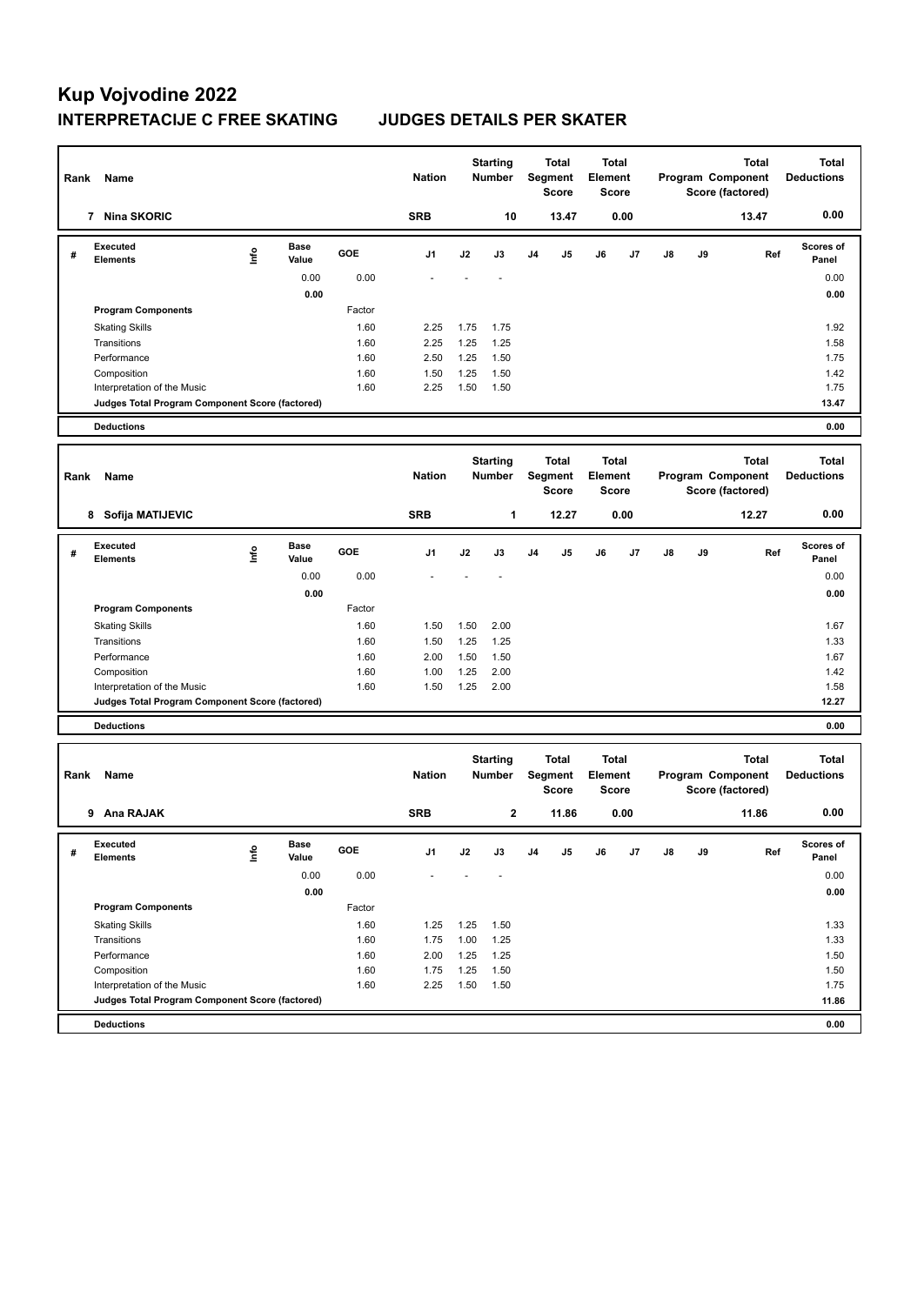| Rank | Name                                            |      |                      |              | <b>Nation</b> |              | <b>Starting</b><br><b>Number</b> |                | <b>Total</b><br>Segment<br>Score        | <b>Total</b><br>Element | <b>Score</b> |    |    | <b>Total</b><br>Program Component<br>Score (factored) | <b>Total</b><br><b>Deductions</b> |
|------|-------------------------------------------------|------|----------------------|--------------|---------------|--------------|----------------------------------|----------------|-----------------------------------------|-------------------------|--------------|----|----|-------------------------------------------------------|-----------------------------------|
|      | 10 Sofija ZORIC                                 |      |                      |              | <b>SRB</b>    |              | 3                                |                | 10.40                                   |                         | 0.00         |    |    | 10.40                                                 | 0.00                              |
| #    | <b>Executed</b><br><b>Elements</b>              | lnfo | Base<br>Value        | GOE          | J1            | J2           | J3                               | J <sub>4</sub> | J5                                      | J6                      | J7           | J8 | J9 | Ref                                                   | <b>Scores of</b><br>Panel         |
|      |                                                 |      | 0.00                 | 0.00         |               |              |                                  |                |                                         |                         |              |    |    |                                                       | 0.00                              |
|      |                                                 |      | 0.00                 |              |               |              |                                  |                |                                         |                         |              |    |    |                                                       | 0.00                              |
|      | <b>Program Components</b>                       |      |                      | Factor       |               |              |                                  |                |                                         |                         |              |    |    |                                                       |                                   |
|      | <b>Skating Skills</b>                           |      |                      | 1.60         | 1.00          | 1.50         | 1.25                             |                |                                         |                         |              |    |    |                                                       | 1.25                              |
|      | Transitions                                     |      |                      | 1.60         | 1.25          | 1.25         | 1.00                             |                |                                         |                         |              |    |    |                                                       | 1.17                              |
|      | Performance<br>Composition                      |      |                      | 1.60<br>1.60 | 1.50<br>1.25  | 1.25<br>1.50 | 1.25<br>1.50                     |                |                                         |                         |              |    |    |                                                       | 1.33<br>1.42                      |
|      | Interpretation of the Music                     |      |                      | 1.60         | 1.25          | 1.50         | 1.25                             |                |                                         |                         |              |    |    |                                                       | 1.33                              |
|      | Judges Total Program Component Score (factored) |      |                      |              |               |              |                                  |                |                                         |                         |              |    |    |                                                       | 10.40                             |
|      | <b>Deductions</b>                               |      |                      |              |               |              |                                  |                |                                         |                         |              |    |    |                                                       | 0.00                              |
|      |                                                 |      |                      |              |               |              |                                  |                |                                         |                         |              |    |    |                                                       |                                   |
| Rank | Name                                            |      |                      |              | <b>Nation</b> |              | <b>Starting</b><br>Number        |                | <b>Total</b><br>Segment<br>Score        | <b>Total</b><br>Element | <b>Score</b> |    |    | <b>Total</b><br>Program Component<br>Score (factored) | <b>Total</b><br><b>Deductions</b> |
|      | 11 Iva CEPIC                                    |      |                      |              | <b>SRB</b>    |              | 13                               |                | 10.39                                   |                         | 0.00         |    |    | 10.39                                                 | 0.00                              |
| #    | <b>Executed</b><br>Elements                     | lnfo | <b>Base</b><br>Value | GOE          | J1            | J2           | J3                               | J <sub>4</sub> | J5                                      | J6                      | J7           | J8 | J9 | Ref                                                   | <b>Scores of</b><br>Panel         |
|      |                                                 |      | 0.00                 | 0.00         |               |              |                                  |                |                                         |                         |              |    |    |                                                       | 0.00                              |
|      |                                                 |      | 0.00                 |              |               |              |                                  |                |                                         |                         |              |    |    |                                                       | 0.00                              |
|      | <b>Program Components</b>                       |      |                      | Factor       |               |              |                                  |                |                                         |                         |              |    |    |                                                       |                                   |
|      | <b>Skating Skills</b>                           |      |                      | 1.60         | 1.00          | 1.50         | 1.50                             |                |                                         |                         |              |    |    |                                                       | 1.33                              |
|      | Transitions                                     |      |                      | 1.60         | 0.75          | 1.25         | 1.25                             |                |                                         |                         |              |    |    |                                                       | 1.08                              |
|      | Performance                                     |      |                      | 1.60         | 1.25          | 1.25         | 1.25                             |                |                                         |                         |              |    |    |                                                       | 1.25                              |
|      | Composition<br>Interpretation of the Music      |      |                      | 1.60<br>1.60 | 1.00<br>1.50  | 1.50<br>1.50 | 1.50<br>1.50                     |                |                                         |                         |              |    |    |                                                       | 1.33<br>1.50                      |
|      | Judges Total Program Component Score (factored) |      |                      |              |               |              |                                  |                |                                         |                         |              |    |    |                                                       | 10.39                             |
|      | <b>Deductions</b>                               |      |                      |              |               |              |                                  |                |                                         |                         |              |    |    |                                                       | 0.00                              |
|      |                                                 |      |                      |              |               |              |                                  |                |                                         |                         |              |    |    |                                                       |                                   |
| Rank | Name                                            |      |                      |              | <b>Nation</b> |              | <b>Starting</b><br><b>Number</b> |                | <b>Total</b><br>Segment<br><b>Score</b> | <b>Total</b><br>Element | <b>Score</b> |    |    | <b>Total</b><br>Program Component<br>Score (factored) | <b>Total</b><br><b>Deductions</b> |
|      | 12 Andjela VIDAKOVIC                            |      |                      |              | <b>SRB</b>    |              | 11                               |                | 10.00                                   |                         | 0.00         |    |    | 10.00                                                 | 0.00                              |
| #    | Executed<br><b>Elements</b>                     | lnfo | вase<br>Value        | GOE          | J1            | J2           | J3                               | J4             | J5                                      | J6                      | J7           | J8 | J9 | Ref                                                   | <b>Scores or</b><br>Panel         |
|      |                                                 |      | 0.00                 | 0.00         |               |              |                                  |                |                                         |                         |              |    |    |                                                       | 0.00                              |
|      |                                                 |      | 0.00                 |              |               |              |                                  |                |                                         |                         |              |    |    |                                                       | 0.00                              |
|      | <b>Program Components</b>                       |      |                      | Factor       |               |              |                                  |                |                                         |                         |              |    |    |                                                       |                                   |
|      | <b>Skating Skills</b>                           |      |                      | 1.60         | 1.00          | 1.00         | 1.25                             |                |                                         |                         |              |    |    |                                                       | 1.08                              |
|      | Transitions                                     |      |                      | 1.60         | 1.25          | 1.25         | 1.25                             |                |                                         |                         |              |    |    |                                                       | 1.25                              |
|      | Performance                                     |      |                      | 1.60         | 1.50          | 1.25         | 1.50                             |                |                                         |                         |              |    |    |                                                       | 1.42                              |
|      | Composition<br>Interpretation of the Music      |      |                      | 1.60<br>1.60 | 1.00<br>1.25  | 1.00<br>1.25 | 1.50<br>1.50                     |                |                                         |                         |              |    |    |                                                       | 1.17<br>1.33                      |
|      | Judges Total Program Component Score (factored) |      |                      |              |               |              |                                  |                |                                         |                         |              |    |    |                                                       | 10.00                             |
|      | <b>Deductions</b>                               |      |                      |              |               |              |                                  |                |                                         |                         |              |    |    |                                                       | 0.00                              |
|      |                                                 |      |                      |              |               |              |                                  |                |                                         |                         |              |    |    |                                                       |                                   |